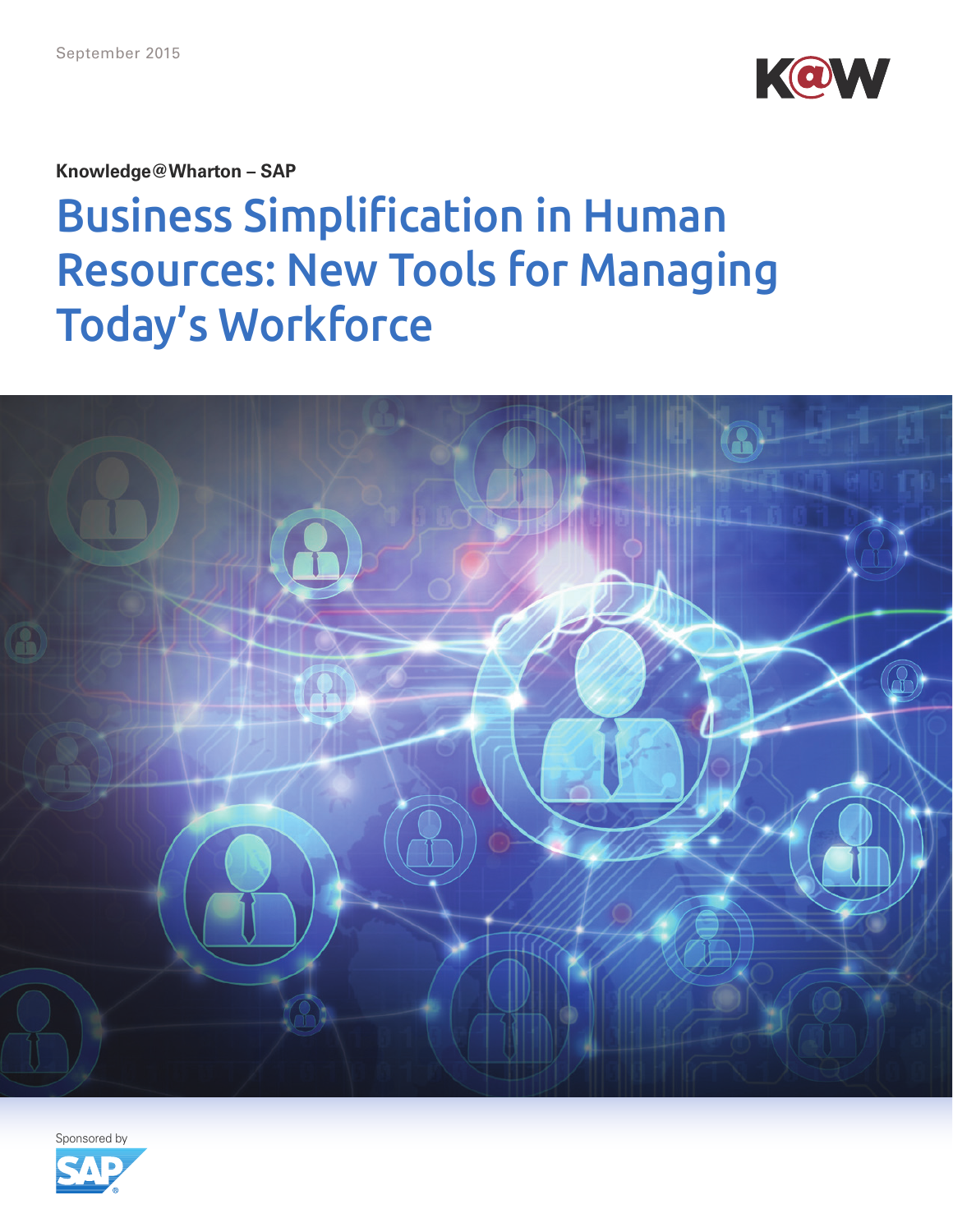## Knowledge@Wharton – SAP

# Business Simplification in Human Resources: New Tools for Managing Today's Workforce

Human resources departments manage a company's most precious resource employees — and yet many still use outdated systems that introduce inefficiencies. As companies grow, merge, restructure or enter new markets, the need for business simplification is more urgent than ever, especially in HR. Data analytics can help a company make the right hires, recognize talent and find ways to develop and retain promising workers.

Running a business in today's global economy is becoming increasingly complex. Companies merge, reorganize and venture into new markets. Employees, too, are moving around more. And the nature of jobs themselves is changing, with existing positions becoming more tech-focused and new roles being created, such as data scientist or iOS developer. As companies change, it is imperative that their systems keep up with the transformation. Nowhere is this more critical than in human resources.

Experts from Wharton and SAP offer their views on the procedural and technological challenges for today's HR departments in this white paper, which is based in part on their joint survey: "Simplifying the Future of Work Survey."

The survey shows that HR leaders are beginning to recognize that it is critical to update and simplify processes and decisionmaking within their departments and in the business overall. Slightly over half of HR leaders and practitioners surveyed believed that their organization's senior leaders considered business simplification of significant strategic importance. This number climbed even higher — to 71% when they were asked whether they thought their senior leaders considered simplification of significant strategic importance for the future.

And 72% of the HR professionals in the Knowledge@Wharton-SAP survey also felt that unnecessary levels of process or decision-making complexity were inhibiting their businesses' ability to achieve their goals. Complexity in technology, too, was seen as a roadblock by 56% of respondents.

According to the survey, much progress remains to be made. Only 29% of HR leaders said that the day-to-day actions of their senior leaders were "strongly aligned" with business simplification goals. Interestingly, the HR leaders did not fare much better when asked to assess their own departments. Only

*"People cost so much that you can't afford to manage them poorly."* 

— Steve Hunt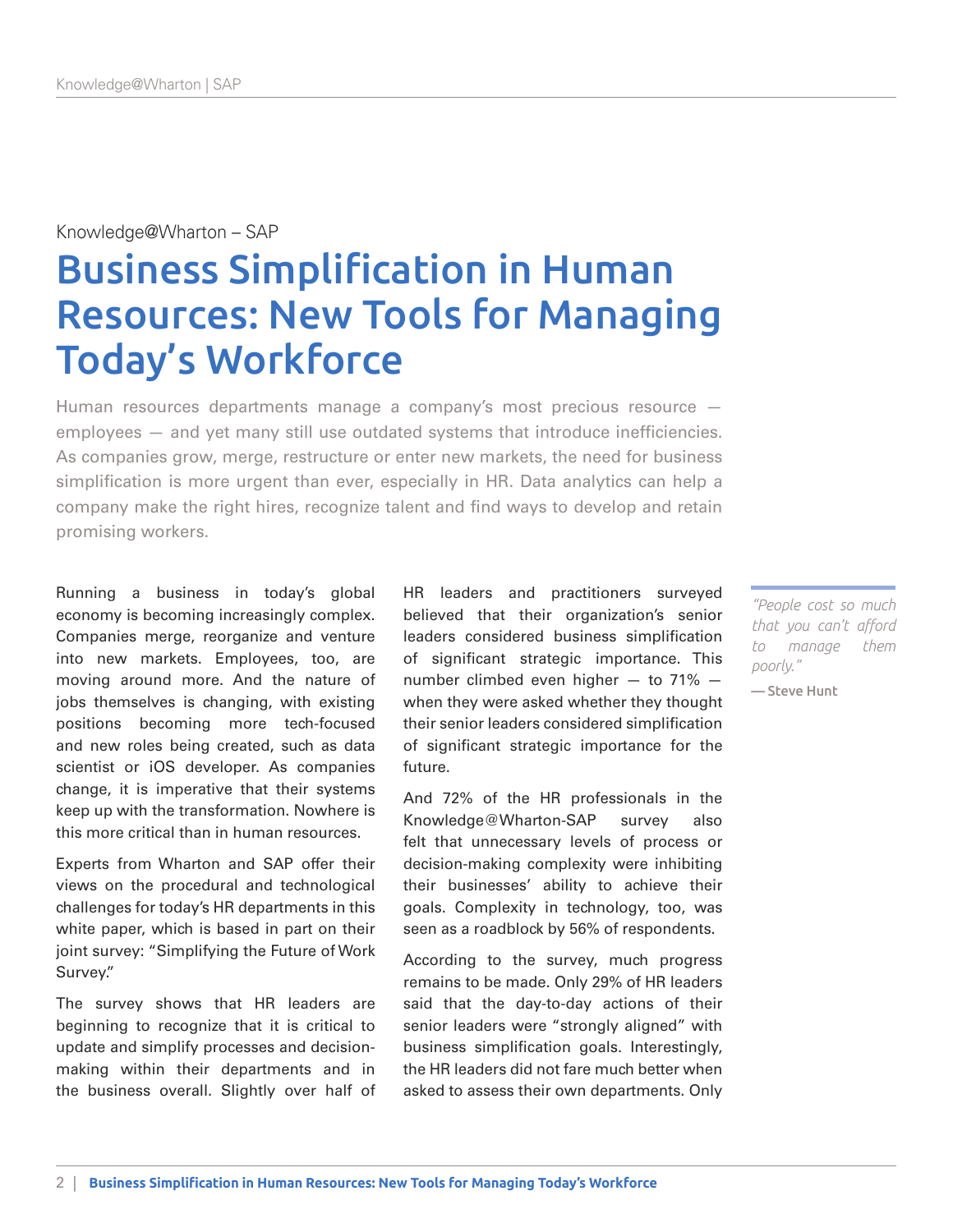a slightly larger percentage — 32% — felt the same statement was true of the day-to-day actions of their immediate teams.

#### New Demands, But Old Processes

David Ludlow, group vice president of solution management at SAP, is not surprised by these statistics. He notes that HR departments are often saddled with outdated systems and the processes and policies that they follow "often are reflective of things that were done 40 or 50 years ago." This presents a major challenge, of course, to achieving business simplification.

Ludlow explains that today's fast pace of change requires a system to be much more agile than it was, for example, in the 1980s or 1990s. He describes a now-common scenario in which an HR professional has to quickly integrate a newly acquired company: "I'm going to have to merge company codes, put employees from the acquired firm into existing codes." Also, the way the company does legal reporting from an HR and financial perspective will change too. The dynamism of business operations today is driving the need to simplify: "These old complex HR systems … were designed for an era when things were more [constant]."

Ludlow identifies some reasons why many HR divisions retain outdated processes. For one thing, businesses classify HR as a cost center, not a profit center. As such, it has not historically been viewed as a strategic contributor to the business, but rather as focused on back-end and administrative activities. Thus, HR departments have found it difficult to win attention from IT departments or to get them to invest in systems that support streamlined HR service delivery.

Another reason that HR typically has outmoded processes is that the field does not have standardized procedures like some other functions do. "Finance, for example, is heavily governed by accounting standards. There is a certain way to do things," Ludlow says. "So it's been a little bit of the Wild West in how HR sets up their processes."

Some HR departments have tried to modernize in the past few years by purchasing one-off software packages for perceived needs such as performance management or leadership development. But while this may have served as a quick fix, says Ludlow, it ultimately caused greater complexity and inefficiencies: "Now I have to configure my master data in every single system; I'm moving a bunch of employee data back and forth … and reporting tends to get isolated as well. So I really don't have one view of the truth." Having multiple databases also creates a greater risk for error, and leads to increased expenses because of the time and personnel needed to maintain them.

Administrative inefficiencies abound. Ludlow recounts one example: "I've seen situations where companies literally have hundreds of absence codes. So I want to take a vacation: Well, I've got an absence code for that in the U.S., and one in Canada, and one in Germany, and in Singapore, Australia, South Africa and wherever. Does every country need its own interpretation of what a leave is? This is where some simplification can occur."

Another example: workflows hampered by unnecessary approval steps. In a hiring situation, 10 steps might be required where only two are really needed. While this legacy approval process crawls along, valuable job candidates could be lost to competitors, Ludlow points out.

*"Often, HR is flying blind. They don't have access to data. They're making assumptions about the workforce that are out of date or were never correct."*  — Mick Collins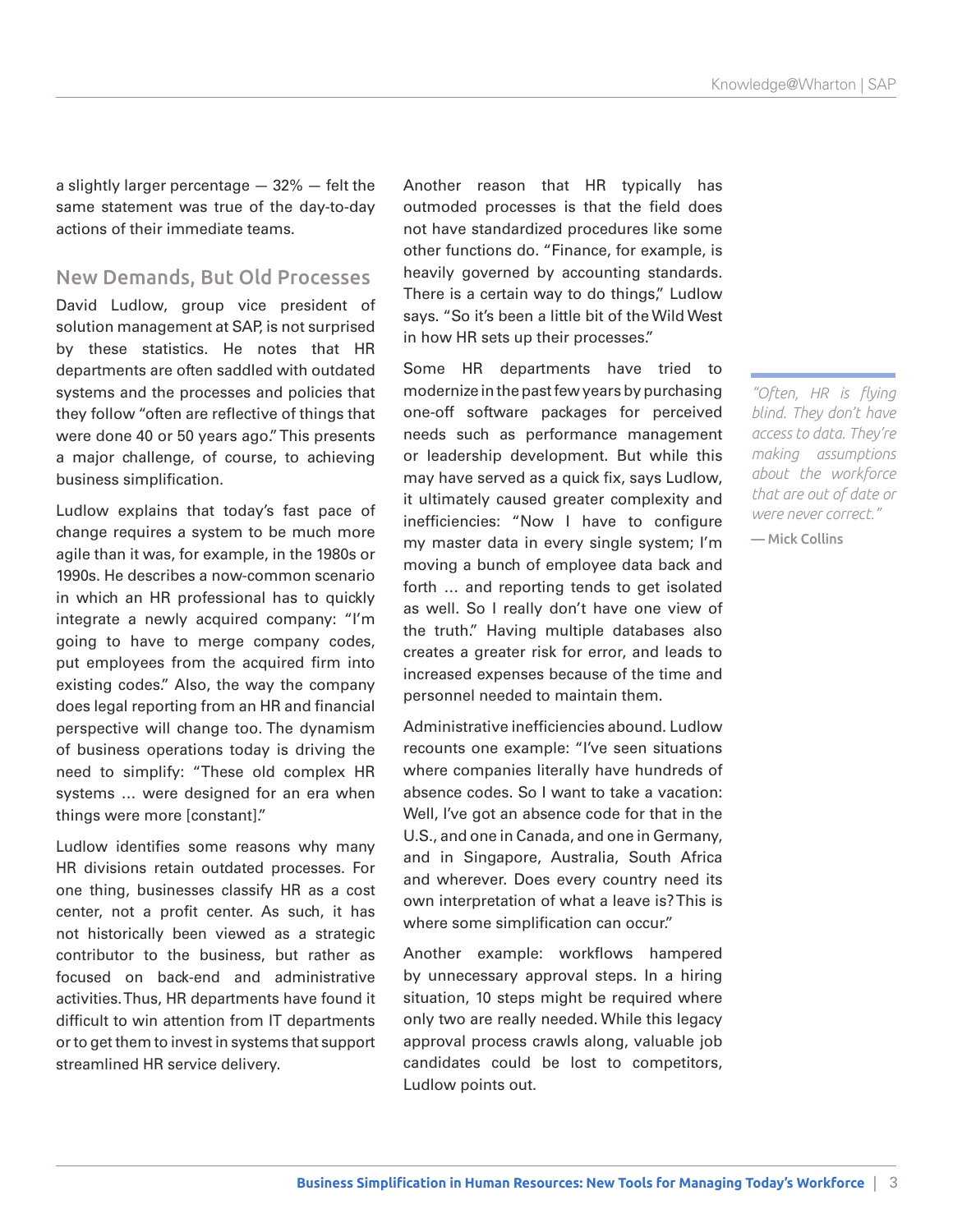Steve Hunt, senior vice president of customer value at SuccessFactors, an SAP company, describes the value of simplification for succession management. Many companies have traditionally considered succession planning only once a year, manually gathering information on all their highpotential leaders into three-ring binders or PowerPoint presentations. "Our customers would tell us they used to have a full-time person [spend] over four weeks just pulling those tools together," Hunt says.

With updated technology, HR professionals report being able to complete the same task in less than a day, and have reaped the administrative savings. Moreover, because the process became easier, customers began to perform talent reviews more frequently, helping their company achieve reduced turnover and increased internal promotions.

Unnecessarily complicated coding, workflow, and other procedures eat up time that HR personnel could be spending on more strategic projects — such as better recruiting, corporate learning programs, or talent development — that truly contribute to the business outcome. The Wharton and SAP experts agree that new technologies can help remedy the situation.

"The big challenge remains getting one dataset to match up with another dataset," notes Peter Cappelli, a Wharton management professor and director of Wharton's Center for Human Resources. Mick Collins, vice president of workforce analytics and planning at SuccessFactors, says many organizations find it challenging to make their data ready for analysis, but that "the technology that exists today can help manage very large, complex datasets."

## Spotlight on HR

Although HR's role in the business may not have been highlighted in the past — and the group's technology needs may have gotten inadequate attention — that is changing. Today, there is a new focus on the value that a strong, modernized HR department can deliver, according to Ludlow. As the world economy has shifted from manufacturingbased industries to more service-based industries, the importance of HR is being revisited because the knowledge that resides in employees has become a key competitive advantage. This holds true even in manufacturing, to some extent.

"What makes the world economy hum today is the intimate knowledge of the processes, of the customers, the products, and the mind power that goes into creating all that value and differentiation for the organization as they compete," Ludlow explains.

Hunt agrees, adding that this global shift often has divided the workforce into two kinds of jobs: very complicated and skilled, and very unskilled. He also notes that more skilled employees, besides being the drivers of today's business, are expensive. For most companies, employees constitute more than 50% and even up to 80% of operating costs. This fact, too, raises the profile of HR divisions since they bear the responsibility of recruiting and retaining talent. "People cost so much that you can't afford to manage them poorly," Hunt says. "Over the last 25 years, we had a lot of bad management because companies could get away with it. And that's changing."

Many HR professionals are looking to simplification to help support their business's new expectations and to spur the employee

*"One of the great challenges … is, how do you blend quantitative analysis with subjective opinion so that we can take advantage of both?"* 

— Cade Massey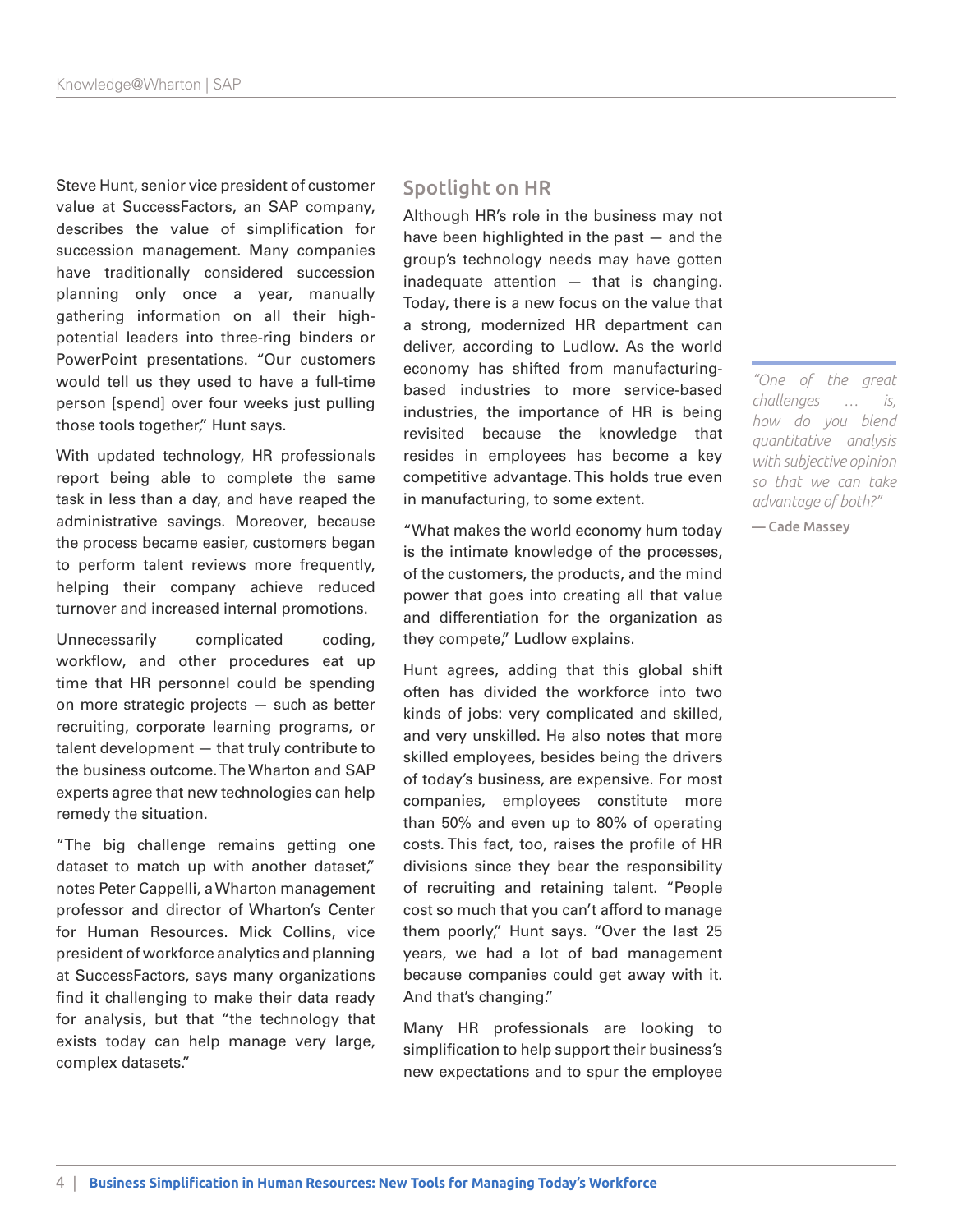behavior changes their company requires for success. The survey found that 62% of HR professionals believe that driving simplification improves productivity and performance across all lines of business.

"Often, HR is flying blind. They don't have access to data. They're making assumptions about the workforce that are out of date or were never correct," says Collins. He notes that simplification can provide HR with needed visibility into today's workforce — "what kind of people are we employing, are they successful, and what makes them successful."

# The Promise of Data Analytics

In addition to streamlining important administrative processes such as payroll, benefits, and the like, analytics are increasingly being applied in more strategic areas such as recruiting, retention, performance evaluation, and talent development.

In fact, in the survey results, when HR professionals were asked which capabilities were "must-have" in order to develop and retain business leaders within their organization, they ranked having more effective talent management and performance tools as number one. Obtaining deeper insights through analytics to assess the effect of leadership also ranked high on the list. To support these capabilities, HR departments need simplified instruments and reliable, easy-to-access archives so that employees' performance can be accurately tracked, measured and assessed.

Cade Massey, professor of operations and information management at Wharton, agrees that HR divisions would do well to pay attention to people analytics, a data-driven approach to managing people at work. He explains that the aim of people analytics is to "improve decision-making about employees  $-$  every phase of employee life  $-$  through more use of evidence as well as analytics, as opposed to just intuitive judgment."

But what is wrong with intuition? "We know from decades of psychological research that people are biased in systematic ways in all kinds of decision-making," says Massey. Many of those biases get applied in employeerelated decision-making too, and as a result, "organizations make sub-optimal decisions all the time in one of their most important domains: what to do with their people."

Massey notes, as an example of applying analytics to hiring decisions, that he is currently consulting for NFL teams about their draft. Some teams are tracking their forecasts about college players. "[We're saying] let's capture the data around our judgments and see how it compares to what actually happens down the road, two years, three years, four years." Having simplified, reliable systems are important for this type of effort.

Cappelli agrees that people analytics can help companies make better recruitment decisions. He notes, "right now, HR seems to have pushed most of the hiring decisions onto line managers, who are likely to just hire based on their gut feel." And "gut feel" unfortunately translates to "according to their most powerful biases." He adds that a sensible assessment would be to discover, through analytics, what qualities or factors about past candidates predict their success. This would help avert hiring mistakes.

*The return on investment of a good UX ranges from \$2 to \$100 for every \$1 invested.*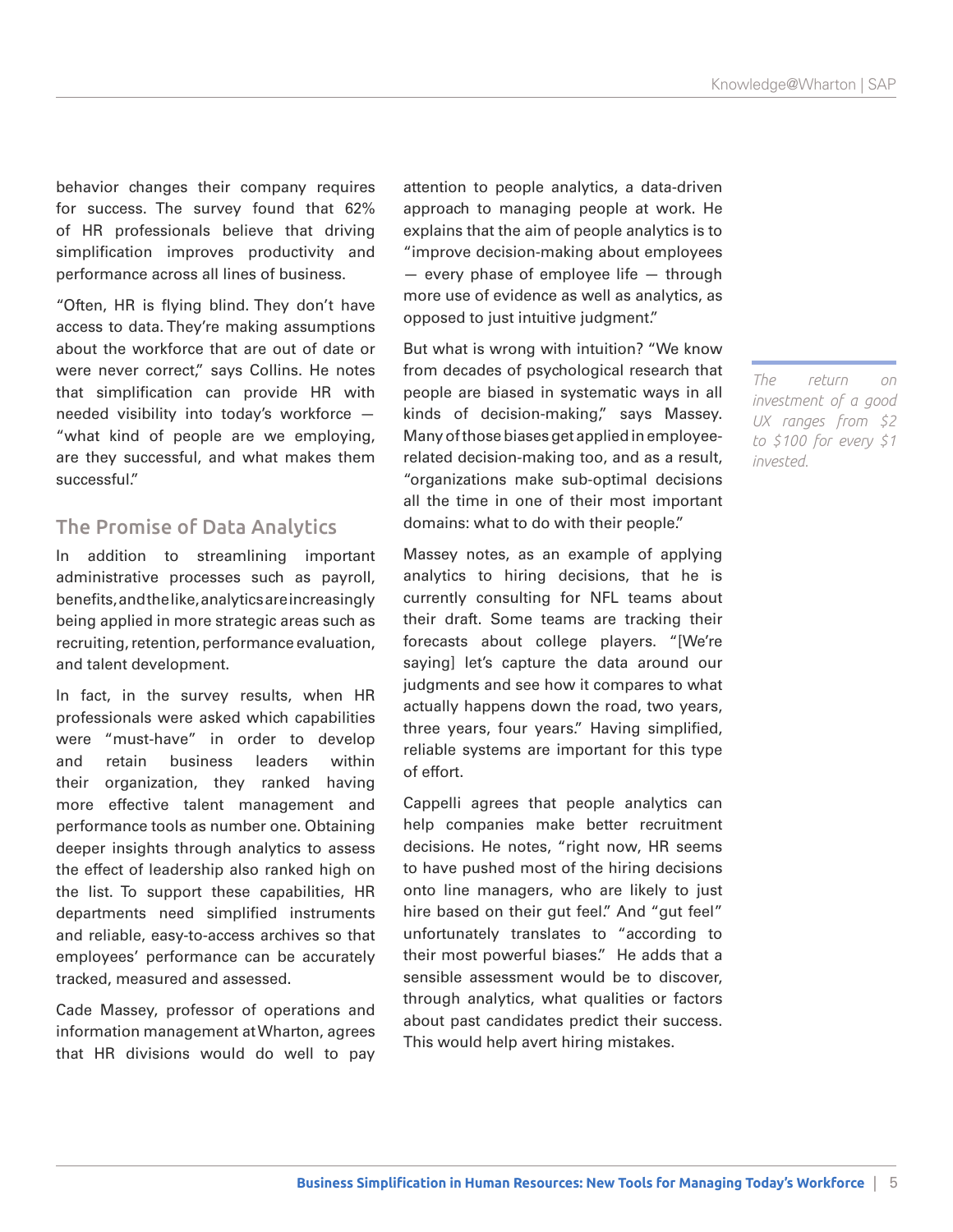Development is another area that Cappelli feels would benefit from greater use of analytics. "In terms of development, the big challenge right now concerns career moves inside companies. Where will [a particular] job lead? Data from prior moves would tell you."

Massey observes that one of the most common places that HR divisions are currently applying data analysis is in retention. "People know that turnover is costly," he observes. A 2015 SuccessFactors white paper shows that turnovers can cost a mid-sized to large company millions of dollars in hiring and onboarding expenses and lost productivity. "Just the cost of losing a single key critical technical person could be devastating," Hunt says. "Imagine the financial damage created if a lead software architect quits in the middle of developing a new core product, or if your top sales professional quits to join your competitor?" Massey adds that "companies are very interested in better understanding what leads employees to leave: Can we predict that? Can we intervene?"

Hunt and Ludlow note that simplifying HR technologies can have a big impact on retention in several ways. If the hiring process is improved, then hiring the right employees in the first place will make it more likely they will stay. If performance evaluations and goal-setting are made more effective and meaningful, this will contribute to employee satisfaction and retention. Even something as administratively based as not making errors in a paycheck will lead to greater retention. According to Ludlow, studies have shown that paycheck errors, especially among hourly employees, are a major contributor to turnover.

"Simplifying even small things can have a big impact on employee satisfaction. Some of the most frustrating bureaucratic tasks are often some of the seemingly most trivial, such as entering expense reports. But these can have a major impact on satisfaction because employees get frustrated having to do them over and over again," Hunt notes. "In addition, it's a waste of employee time and as they say, time is money especially if you are talking about highly skilled employees.

Overall, says Massey, the use of more analytics in HR translates to "can we muster more evidence for our decision-making?" One way firms can do that is by bringing upgraded technology into their processes. New systems are available that can even help managers whose strength is not necessarily in analytics — or whose workload precludes doing deep analysis — better interpret trends in their workforce.

Collins gives the example of systems that can provide simple summary messages along with the data: "Overall turnover of your group is climbing slightly," "Your group is losing high-potential employees," or "See who else is at risk." He points out the advantage of these types of reports over the unwieldy Excel files a manager might have received in the past — key takeaways are quickly delivered in an actionable form.

#### Do Analytics Trump Intuition?

Is the use of data analytics to make HR decisions "dehumanizing?" After all, HR is not like finance or marketing. It may be a concern to think about relying on technological systems for things like hiring, terminations, evaluations, promotions, and leadership development. But Hunt says the technology is not there to replace human input, but to support and enhance it. "What our technology does for the most part is it takes concepts we've known for a long time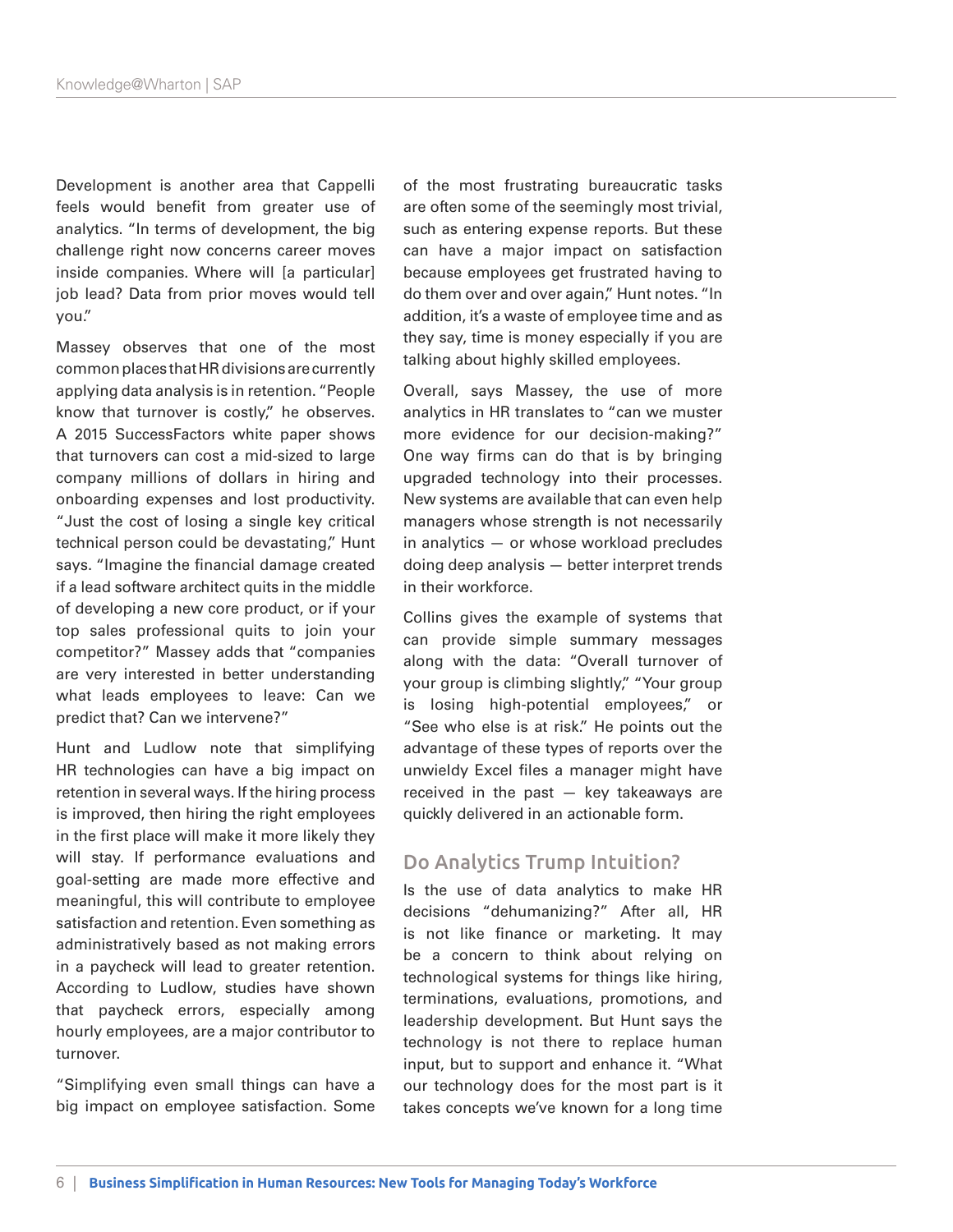and puts that information into the hands of managers in a way that they can use," he says.

Many people do have doubts about applying analytics to people, says Massey. But, he notes: "I would flip that argument around and say if you're making bad decisions, or decisions based on a wrong understanding of the world, then you're ultimately hurting employees."

The key, Hunt emphasizes, is to use the technology effectively. He jokes that you cannot be like those people who follow GPS devices so unquestioningly that they end up driving into the ocean. "There's a right way to use it." Massey adds: "One of the great challenges — and opportunities — in this space is, how do you blend quantitative analysis with subjective opinion so that we can take advantage of both?"

## The Way Forward

What steps should HR professionals take to move forward and simplify their processes? Increasingly, HR divisions are realizing that going to the cloud is the future, says Ludlow. Not only does it provide cost savings and free up scarce resources, it gives them access to the latest innovations because of the ability to do faster, and regular systems upgrades. But many HR departments are not certain where to begin making changes.

To start, HR should first strive to better understand the business challenges, goals and strategies. From that base, it should formulate strategies to achieve these imperatives, determine factors needed to succeed and identify impediments to the goals. These factors could be quantified as metrics. The next step is to map each factor to the talent management applications that contain relevant data for analysis. This would help HR identify and prioritize the processes and applications it needs to add or upgrade.

Ludlow recommends that they evaluate their current situation, because every case will be different. A customer might realize that their biggest pain point, for example, is having old on-premise core HR systems that they "haven't touched in 15 years" and that reflect antiquated business practices. Or perhaps they have been maintaining their systems fairly effectively, and the bigger pain point is that the company does not recruit very well. "Or, I don't onboard my employees very well and it is leading to negative employee satisfaction," he says.

Another path might be to start with a revamped performance management process, in a case where employees do not have sufficient line of sight into what they are doing, and managers have a difficult time assessing their performance and potential.

"It does require organizations to take a hard look at where they are … an honest look in the mirror," says Ludlow. "And it requires the input and advice of experts to define what simplicity might mean for them, and what is the journey to get there."